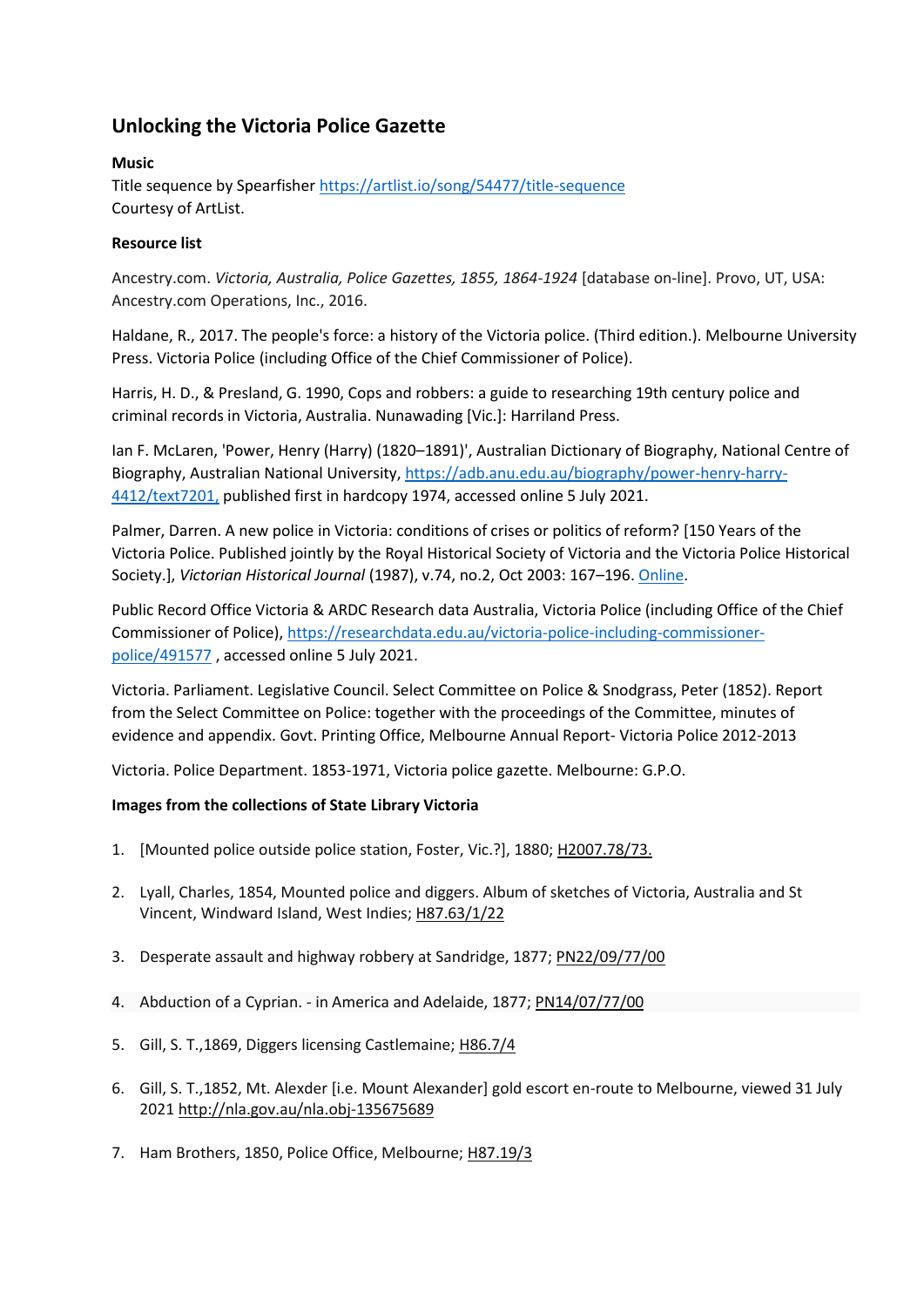- 8. The Victorian Mounted Police Force, 1875; [A/S10/07/75/49](http://handle.slv.vic.gov.au/10381/296636)
- 9. Tingle, J. & Gill, S.T., 1857. Yarra Street looking South, to the Bay of Geelong; [H10846](http://handle.slv.vic.gov.au/10381/221880)
- 10. Gill, Samuel Thomas,1852, Mounted police, gold escort guard, Mt. Alexander Macartney & Galbraith, viewed 28 July 2021<http://nla.gov.au/nla.obj-135675880>
- 11. Tingle, J., Gill, S.T. & Sands & Kenny, 1857. City Police Station and Town Hall, Melbourne; [30328102131660/41](http://handle.slv.vic.gov.au/10381/266974)
- 12. Victorian Association for the Care Resettlement of Offenders, compiler, 1915. [Policeman in uniform]; [H92.364/12](http://handle.slv.vic.gov.au/10381/81614)
- 13. Gill, S. T. 1866, Spirits in Bond; [H97.109/6](http://handle.slv.vic.gov.au/10381/303527)
- 14. The Stockade, Pentridge, Melbourne, 1849; [H15947](http://handle.slv.vic.gov.au/10381/91547)
- 15. Hardegen, W., 1866, [Majorca, showing London Chartered Bank of Australia, butcher's shop, Melbourne Boot and Shoe store and bakery]; [H1694](http://handle.slv.vic.gov.au/10381/336888)
- 16. Jenkinson, G. H., ca. 1861, Broadway "Looking South" Dunolly; [H26131](http://handle.slv.vic.gov.au/10381/155461)
- 17. Staff outside the offices of the Talbot Leader, 1880; [H2009.49/8](http://handle.slv.vic.gov.au/10381/331428)
- 18. Calvert, S., 1865, Echuca; [H25133](http://handle.slv.vic.gov.au/10381/290236)
- 19. The bank robbery at Lancefield. 1879; [IAN30/08/79/128](http://handle.slv.vic.gov.au/10381/252733)
- 20. Macfarlane, J., 1892, Among the workless feeding the hungry[; IAN01/07/92/1](http://handle.slv.vic.gov.au/10381/122519)
- 21. Daintree, R., 1858. View of Castlemaine Town, [Sun pictures of Victoria]; [H84.167/19](http://handle.slv.vic.gov.au/10381/294492)
- 22. A portion of Stawell, Victoria, 1876; [H24215](http://handle.slv.vic.gov.au/10381/290860)
- 23. Bourke Street, [Melbourne, Vic.], 1860; [H2001.20/337](http://handle.slv.vic.gov.au/10381/90755)
- 24. Princess Theatre, 1880; [H24747](http://handle.slv.vic.gov.au/10381/360747)
- 25. Macfarlane, J., 1891. Seeking admission to the night shelter for women[; IAN01/06/91/1](http://handle.slv.vic.gov.au/10381/256641)
- 26. Sievewright, Charles Frances, Group of officers and men at Russell St. Police Barracks Melbourne, 1896; [H96.160/519](http://handle.slv.vic.gov.au/10381/52853)
- 27. P. H., 1880, The Victoria Police[; IAN06/11/80/196c](http://handle.slv.vic.gov.au/10381/252589)
- 28. Fowler, L., 1910, Collins Street Melbourne looking east; [H91.40/389](http://handle.slv.vic.gov.au/10381/57350)
- 29. Victorian Railways, 1902, Flinders St. Bird's eye view looking towards factories on the other side of the river; [H1076/36F](http://handle.slv.vic.gov.au/10381/4192104)